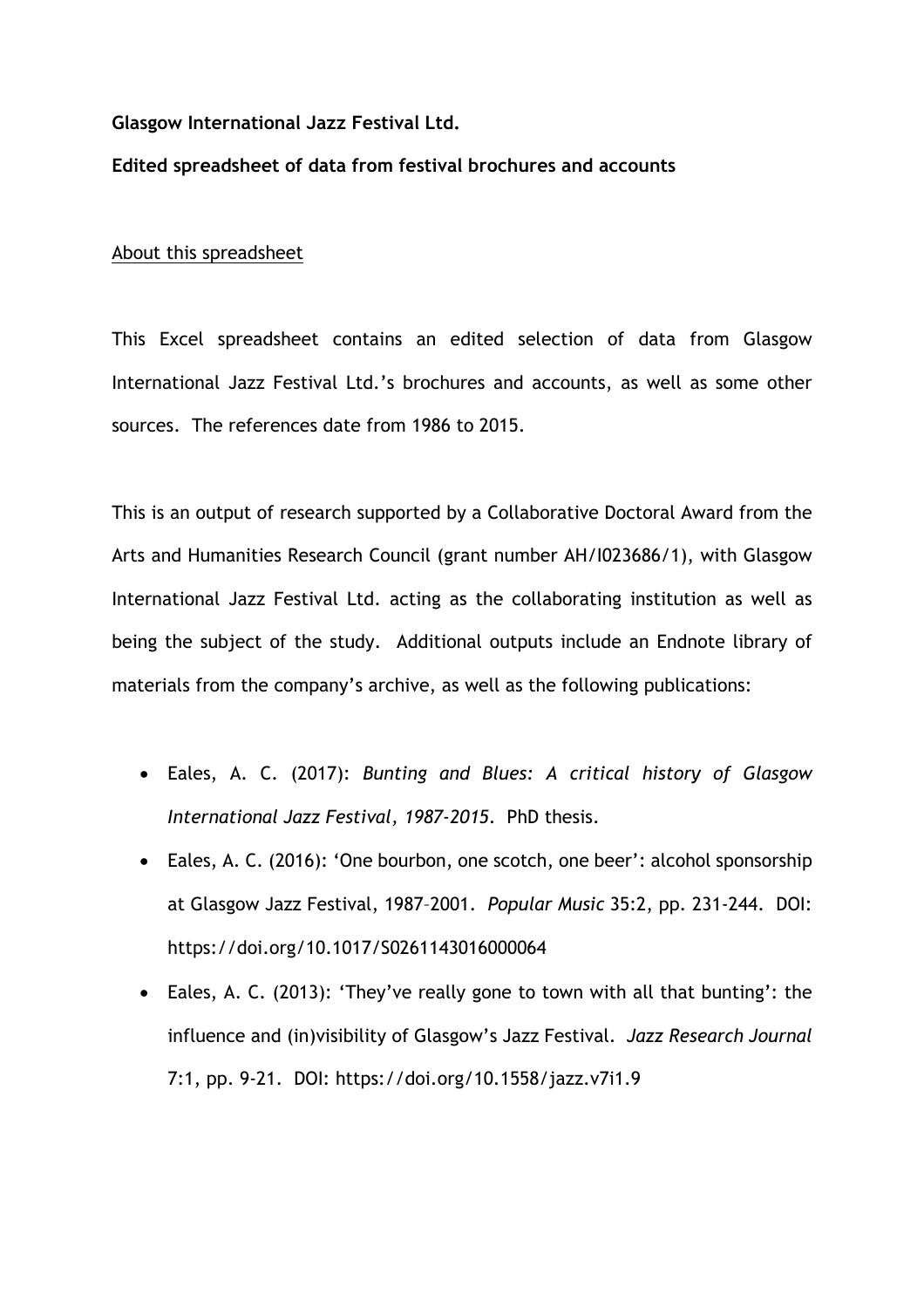## What the spreadsheet contains

The spreadsheet contains the following worksheets:

- *Notes.* A series of short lists based on data from the Festival brochures, as well as a list of sources for some of the other worksheets, and notes about methodological challenges.
- *Brochures.* Data gathered from the Festival brochures, including: the dates of the event each year; its supporters; external staff / agencies that worked on the event; members of the Board of Directors; members of staff; venues used; acts and events that formed the Festival programme; and how many times those acts and events took place each year. Complete data 1987 - 2015.
- *Board.* Data from the *Brochures* worksheet, presented in a different way and augmented with additional data. Complete data 1987 - 2014.
- *Staff.* Data from the *Brochures* worksheet, presented in a different way and augmented with additional data. Complete data 1987 - 2014.
- *Supporters.* Data from the *Brochures* worksheet, presented in a different way and augmented with additional data. Complete data 1987 - 2014.
- *Venues.* Data from the *Brochures* worksheet, presented in a different way and augmented with additional data. Complete data 1987 - 2014.
- *Fruitmarket.* A list of which acts played at The Old Fruitmarket each year. Complete data 1987 - 2012.
- *Musicians - Key.* The following three worksheets contain data from the *Brochures* worksheet, presented in a different way and augmented with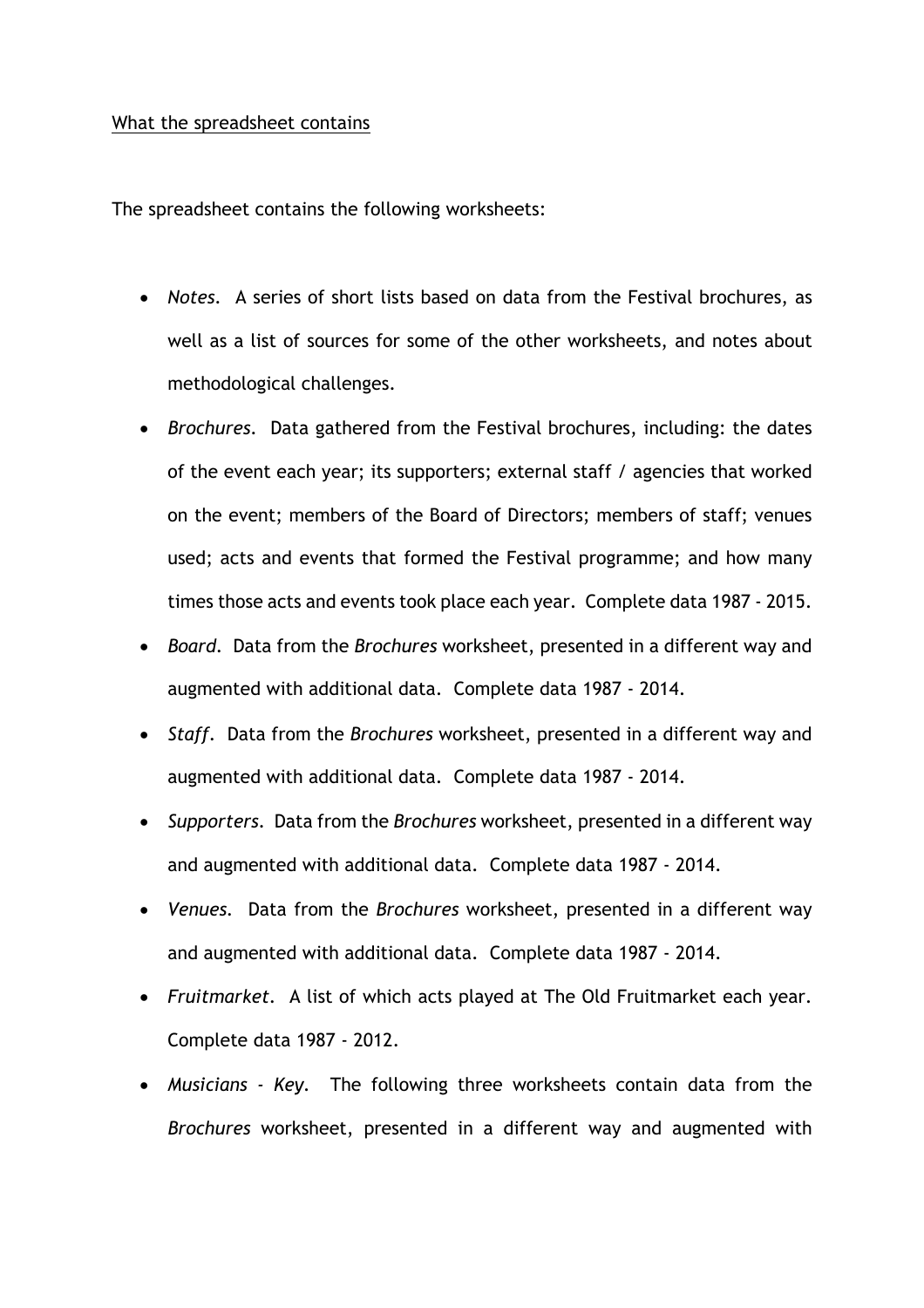additional data. These worksheets are colour-coded; this worksheet provides the key.

- *Musicians - Individuals.* Data from the *Brochures* worksheet, presented in a different way and augmented with additional data. This worksheet contains data about Scottish-born or Scotland-based musicians who have played at the Festival in multiple years; musicians can be sorted by gender and instrument. This should not be treated as comprehensive data.
- *Musicians - Duets and Trios.* Data from the *Brochures* worksheet, presented in a different way and augmented with additional data. This worksheet contains data about Scottish-born or Scotland-based musicians who have played at the Festival in multiple years. This should not be treated as comprehensive data.
- *Musicians - Groups.* Data from the *Brochures* worksheet, presented in a different way and augmented with additional data. This worksheet contains data about Scottish-born or Scotland-based musicians who have played at the Festival in multiple years. This should not be treated as comprehensive data.
- *Finance.* Data taken from Glasgow International Jazz Festival Ltd.'s audited accounts. Complete data 1987 - 2011; unfortunately, in converting the spreadsheet from Numbers to Excel format, some formulae have been corrupted.
- *Numbers.* A comparison of the numbers of days, staff members, venues used, and events programmed each year. Complete data 1987 - 2015.
- Press. A summary of the content of Glasgow International Jazz Festival Ltd.'s press archive. Complete data 1987 - 2014.